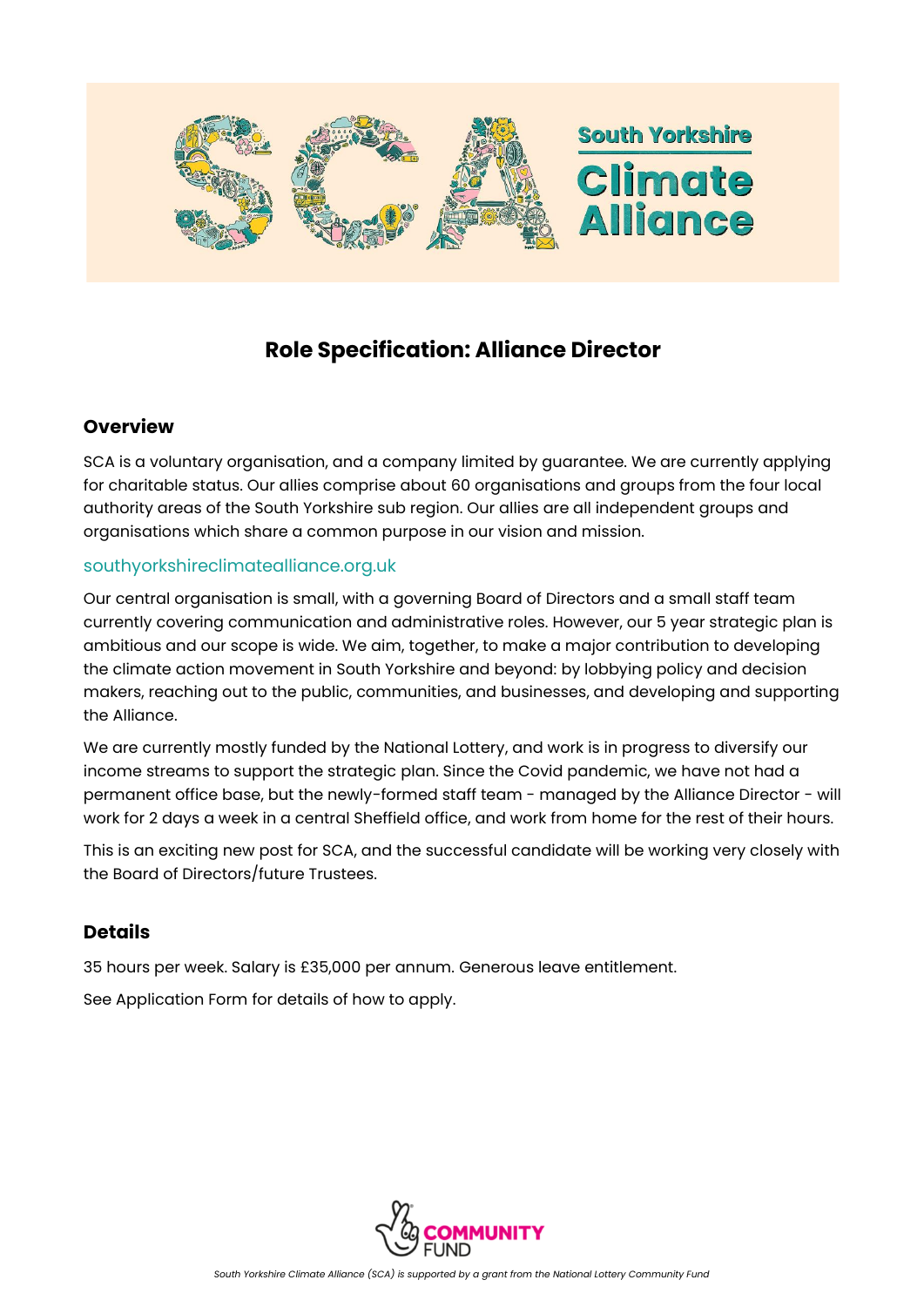# **Overall role purpose**

The Alliance Director is responsible for:

- Providing the overall leadership and operational management of SCA, ensuring effective governance and compliance with all legal requirements.
- Working with the Board of Directors to develop SCA's strategic plans, and devise and implement yearly operational plans.
- Ensuring that robust structures and systems are developed to deliver strategic priorities.
- Ensuring that SCA generates adequate funds to fulfil its strategic and operational plans, and that projects and activities run within budget.
- Maintaining an effective, efficient, dedicated, committed, valued, and happy staff team.
- Working with the Board of Directors to develop and maintain SCA's values, culture and reputation.

# **Role description**

#### **Main responsibilities**

#### **Leading the organisation**

- Work with the Board, staff team and key volunteers, to ensure there is an agreed long-term strategy in place which guides the organisation in meeting its objectives, and that income received is used to allow for the growth and the success of SCA.
- Deliver the agreed SCA strategic plan and yearly operational plans.
- Provide clear and inspirational leadership to the SCA staff team.
- Provide support to SCA volunteer groups.
- Work closely with Board Directors and staff, building positive working relationships in a constructive and consultative environment.

## **Organisational Development**

- Develop the work of the organisation through maintaining and increasing constructive and high-value alliances and partnerships in accordance with SCA's aims and strategic plan.
- Influence stakeholders positively and ensure that the organisation and its mission, projects and activities, are consistently presented in a strong, positive image.

## **Finance and Fundraising**

• Be responsible for the overall financial health of the organisation, ensuring that appropriate budgets and cashflow forecasts are prepared, approved, monitored and controlled and that funds are held according to funders' specifications and company/charity law.